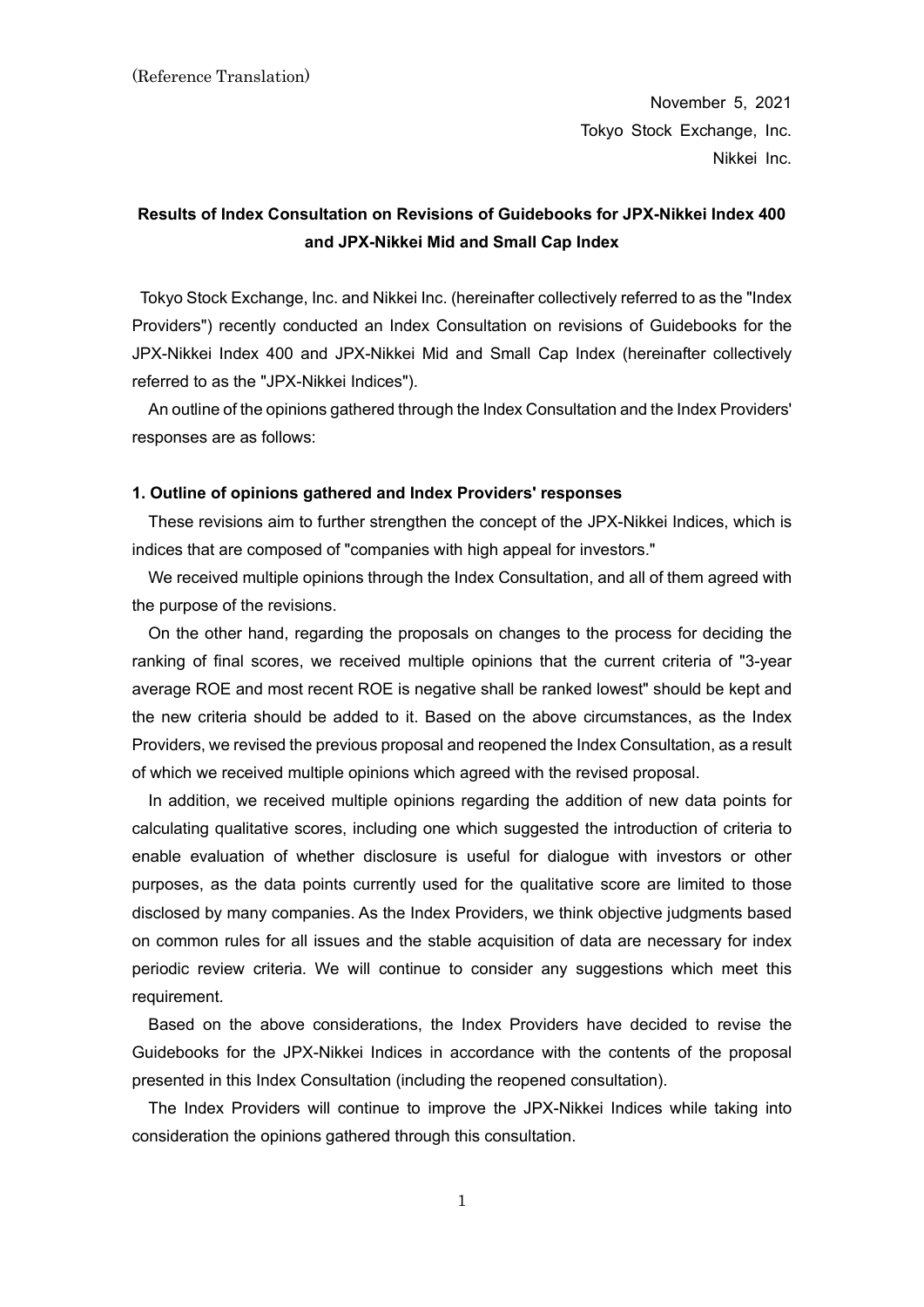### **2. Final Revisions (revisions as of the reopened consultation are in red)**

- (1) "JPX-Nikkei Index 400" revision details
	- (a) Process for deciding the ranking of final scores

The process for deciding the ranking of final scores will be revised as follows:

| Item to be revised       | Current                                  | After revisions                                     |
|--------------------------|------------------------------------------|-----------------------------------------------------|
| III. JPX Nikkei Index    | Ranking of final scores shall be made    | Ranking of final scores shall be made               |
| 400<br>Constituent       | from highest to lowest. However,         | from highest to lowest. However,                    |
| Selection 1. $(2)$ $(6)$ | issues whose 3-year average ROE          | issues whose 3-year average ROE                     |
|                          | and most recent ROE is negative or       | and most recent ROE are both in the                 |
|                          | whose 3-year cumulative operating        | bottom 10% of the issues in $\circled{3}$ above     |
|                          | profit is negative shall be ranked       | negative,<br>whose<br>3-year<br>or<br>$\mathsf{or}$ |
|                          | lowest. In cases of issues with the      | cumulative operating profit is negative             |
|                          | same final score, ranking preference     | shall be ranked lowest. In cases of                 |
|                          | shall be given to the issue with the     | issues with the same final score,                   |
|                          | higher $(4)(c)$ market capitalization on | priority shall be given to the issue with           |
|                          | the base date ranking score.             | the higher $\circled{4}$ (c) market capitalization  |
|                          |                                          | on the base date ranking score.                     |

(b) Revisions of the selection procedure for additional issues in the periodic review The selection procedure for additional issues in a periodic review will be revised as follows:

| Item to be revised                | Current                                   | After revisions                        |
|-----------------------------------|-------------------------------------------|----------------------------------------|
| III. JPX Nikkei Index             | If the number of selected issues falls    | If the number of selected issues falls |
| 400 Constituent                   | below 400 in the preceding paragraph      | below 400 in the preceding paragraph   |
| Selection 1. (2) $\mathcal{D}(b)$ | ii., then the non-selected top ranking    | ii., then the non-selected top ranking |
| iii.                              | 400 issues according to the rankings      | 400 issues in 6 shall be selected      |
|                                   | 6 above shall be selected until the<br>in | according to the rankings of 3-year    |
|                                   | number of constituents reaches 400.       | average ROE until the number of        |
|                                   |                                           | constituents reaches 400.              |

(c) Matters used for determining qualitative scores

"Appointment of independent outside directors", which is an item used for determining qualitative scores, will be revised as follows:

|                      | Item to be revised            | Current                                                                               | After revisions                         |
|----------------------|-------------------------------|---------------------------------------------------------------------------------------|-----------------------------------------|
|                      | III. JPX Nikkei Index   Item: |                                                                                       | Item:                                   |
| 400                  |                               | Constituent   Appointment of independent outside   Appointment of independent outside |                                         |
| Selection            |                               | directors                                                                             | directors and female corporate officers |
| 1. (2) $\circled{5}$ |                               |                                                                                       |                                         |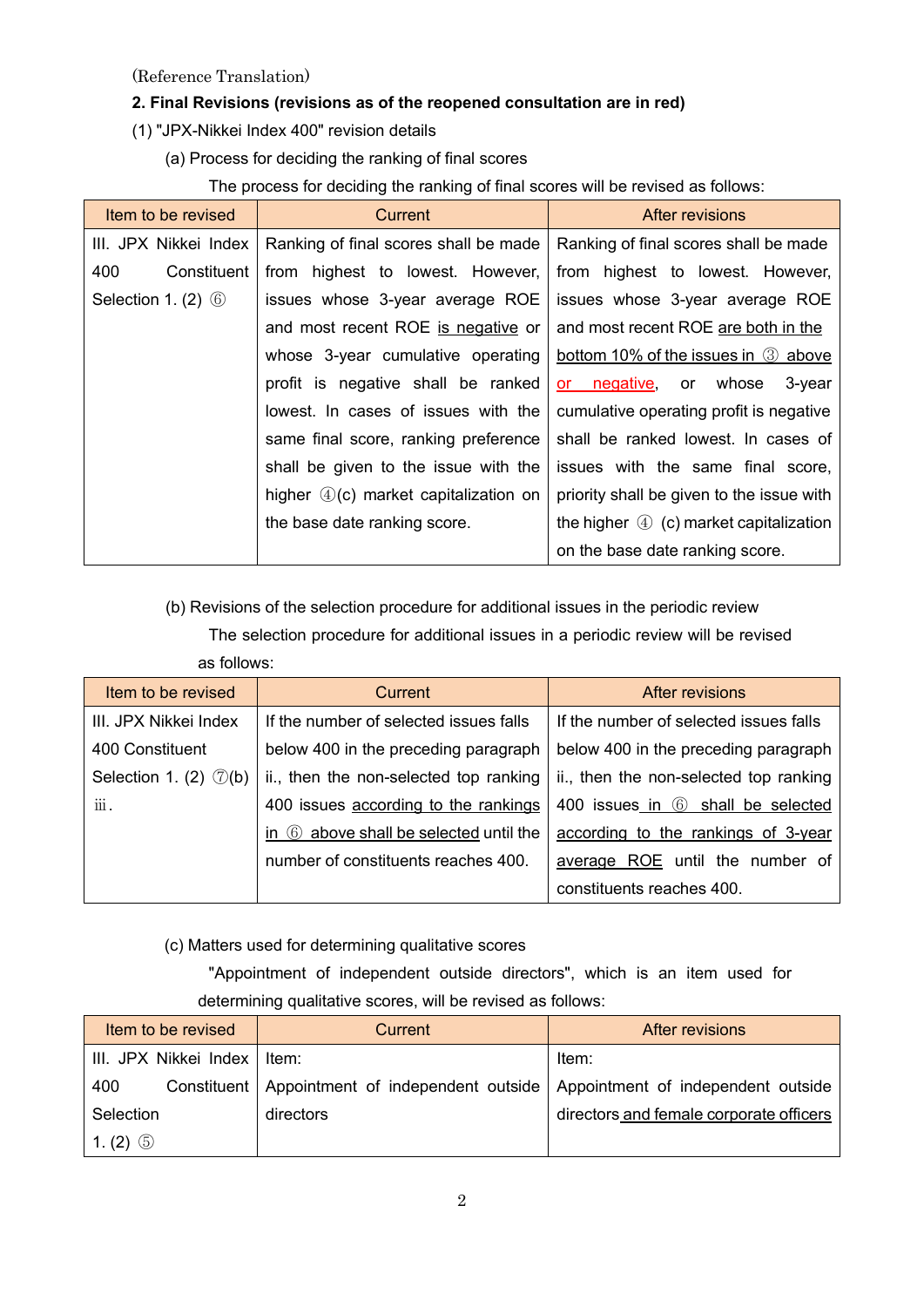| Item to be revised | Current                                   | After revisions                             |
|--------------------|-------------------------------------------|---------------------------------------------|
|                    | Criteria:                                 | Criteria:                                   |
|                    | Out of the total number of directors, at  | number<br>the<br>total<br>Out<br>of .<br>of |
|                    | least one-third or a minimum of three     | directors, a majority are appointed         |
|                    | directors<br>appointed<br>are<br>as       | as independent outside directors.           |
|                    | independent outside directors. If one-    | Out of the corporate officers, at           |
|                    | third of the total number of directors is | least one female corporate officer          |
|                    | less than two, at least two independent   | is appointed based on information           |
|                    | outside directors are appointed           | in "members of the board and                |
|                    |                                           | executive officers" of the securities       |
|                    |                                           | report                                      |
|                    | Reference Material:                       |                                             |
|                    | Corporate Governance Report               | <b>Reference Material:</b>                  |
|                    |                                           | Corporate Governance Report<br>and          |
|                    |                                           | <b>Securities Report</b>                    |

(d) Data pertaining to matters for calculating qualitative scores

Data pertaining to matters for calculating qualitative scores will be revised as follows:

| Item to be revised    | Current         | <b>After revisions</b>                |
|-----------------------|-----------------|---------------------------------------|
| III. JPX Nikkei Index | - Newly created | "Securities Report"<br>(3)            |
| 400<br>Constituent    |                 | For appointment status of female      |
| <b>Selection</b>      |                 | corporate officers, information in    |
| 4. (2) $\circled{3}$  |                 | "members of the<br>board<br>and       |
|                       |                 | executive officers" of the securities |
|                       |                 | report will be used.                  |

## (e) Eligible constituents

Eligible constituents will be revised as follows, in response to revisions of market segments.

| Item to be revised | <b>Current</b> | <b>After revisions</b>                                                                  |
|--------------------|----------------|-----------------------------------------------------------------------------------------|
|                    |                | I. Outline of the Index   JPX-Nikkei 400 is composed of   JPX-Nikkei 400 is composed of |
|                    |                | common stocks whose main market is   common stocks whose main market is                 |
|                    |                | the TSE 1st Section, 2nd Section, the TSE Prime Market, Standard                        |
|                    |                | Mothers, or JASDAQ market (In   Market or Growth Market (In addition,                   |
|                    |                | addition, the Index Provider may the Index Provider may include                         |
|                    |                | $include$ equivalent issues whose equivalent issues whose inclusion it                  |
|                    |                | inclusion it deemed is particularly deemed is particularly necessary.).                 |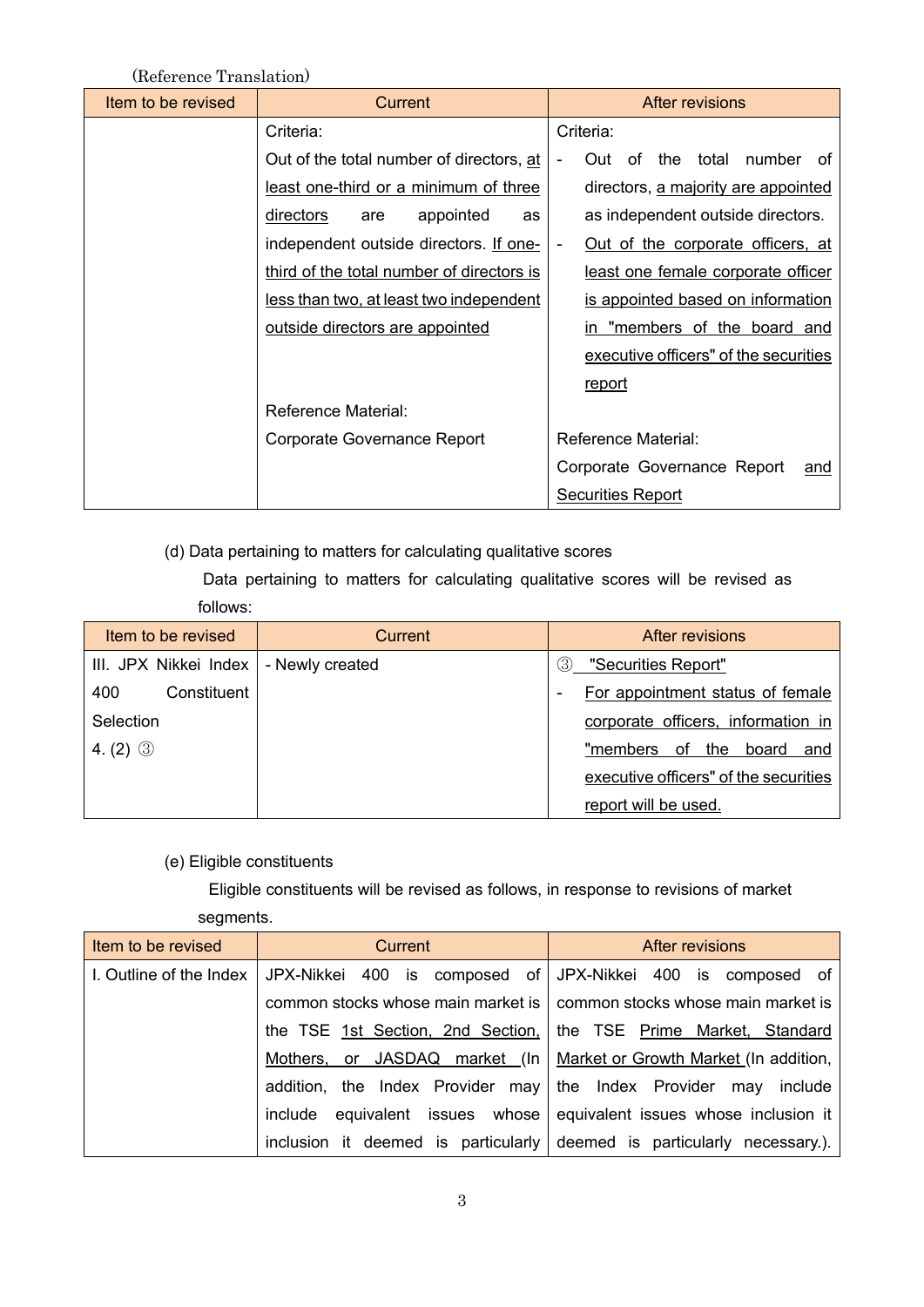| Item to be revised    | <b>Current</b>                           | After revisions                          |
|-----------------------|------------------------------------------|------------------------------------------|
|                       | necessary.). Constituents shall<br>be    | Constituents shall be selected by the    |
|                       | selected by the Index Provider based     | Index Provider based on market           |
|                       | on market capitalization, trading value, | capitalization, trading value, ROE, and  |
|                       | ROE, and other factors. Please refer     | other factors. Please refer to III. JPX- |
|                       | III.<br>JPX-Nikkei<br>400<br>Index<br>to | Nikkei Index 400 Constituent Selection   |
|                       | Constituent Selection for more details.  | for more details.                        |
| III. JPX-Nikkei Index | i. Common stocks                         | i. Common stocks                         |
| Constituent<br>400    | Common stocks whose main market is       | Common stocks whose main market is       |
| Selection             | the TSE 1st Section, 2nd Section,        | the TSE Prime Market, Standard           |
| 1. (2) $\bigcirc$ i   | Mothers, or JASDAQ market on the         | Market or Growth Market on the base      |
|                       | base date (for dual-listed foreign       | date (for dual-listed foreign stocks, as |
|                       | stocks, as a general rule, only when     | a general rule, only when their trading  |
|                       | their trading value at TSE in the most   | value at TSE in the most recent year     |
|                       | recent year from the base date is        | from the base date is greater than that  |
|                       | greater than that on their other listed  | on their other listed exchanges) are     |
|                       | exchanges) are regarded as eligible      | regarded as eligible constituents.       |
|                       | constituents.                            |                                          |

\*Please note that the constituents of JPX-Nikkei Index 400 will not be reviewed due to revisions of the market segments.

(2) Revision details for "JPX-Nikkei Mid and Small Cap Index"

(a) Process for deciding the ranking of final scores

The process for deciding the ranking of final scores will be revised in the same way as for JPX-Nikkei Index 400.

| Item to be revised           | Current                                         | After revisions                                  |
|------------------------------|-------------------------------------------------|--------------------------------------------------|
| Mid<br>III. JPX-Nikkei       | Ranking of final scores shall be made           | Ranking of final scores shall be made            |
| and Small Cap Index          | from highest to lowest. However,                | from highest to lowest. However,                 |
| <b>Constituent Selection</b> | issues whose 3-year average ROE                 | issues whose 3-year average ROE                  |
| 1.(2) $\circled{7}$          | and most recent ROE is negative or              | and most recent ROE are both in the              |
|                              | whose 3-year cumulative operating               | bottom 10% of the issues in $(4)$ above          |
|                              | profit is negative shall be ranked              | or negative, or whose<br>3-year                  |
|                              | lowest. In cases of issues with the             | cumulative operating profit is negative          |
|                              | same final score, ranking preference            | shall be ranked lowest. In cases of              |
|                              | shall be given to the issue with the            | issues with the same final score,                |
|                              | higher $"$ $\circled{5}$ (a) 3-year average ROE | ranking preference shall be given to             |
|                              | ranking".                                       | the issue with the higher $\mathbb{S}(a)$ 3-year |
|                              |                                                 | average ROE ranking".                            |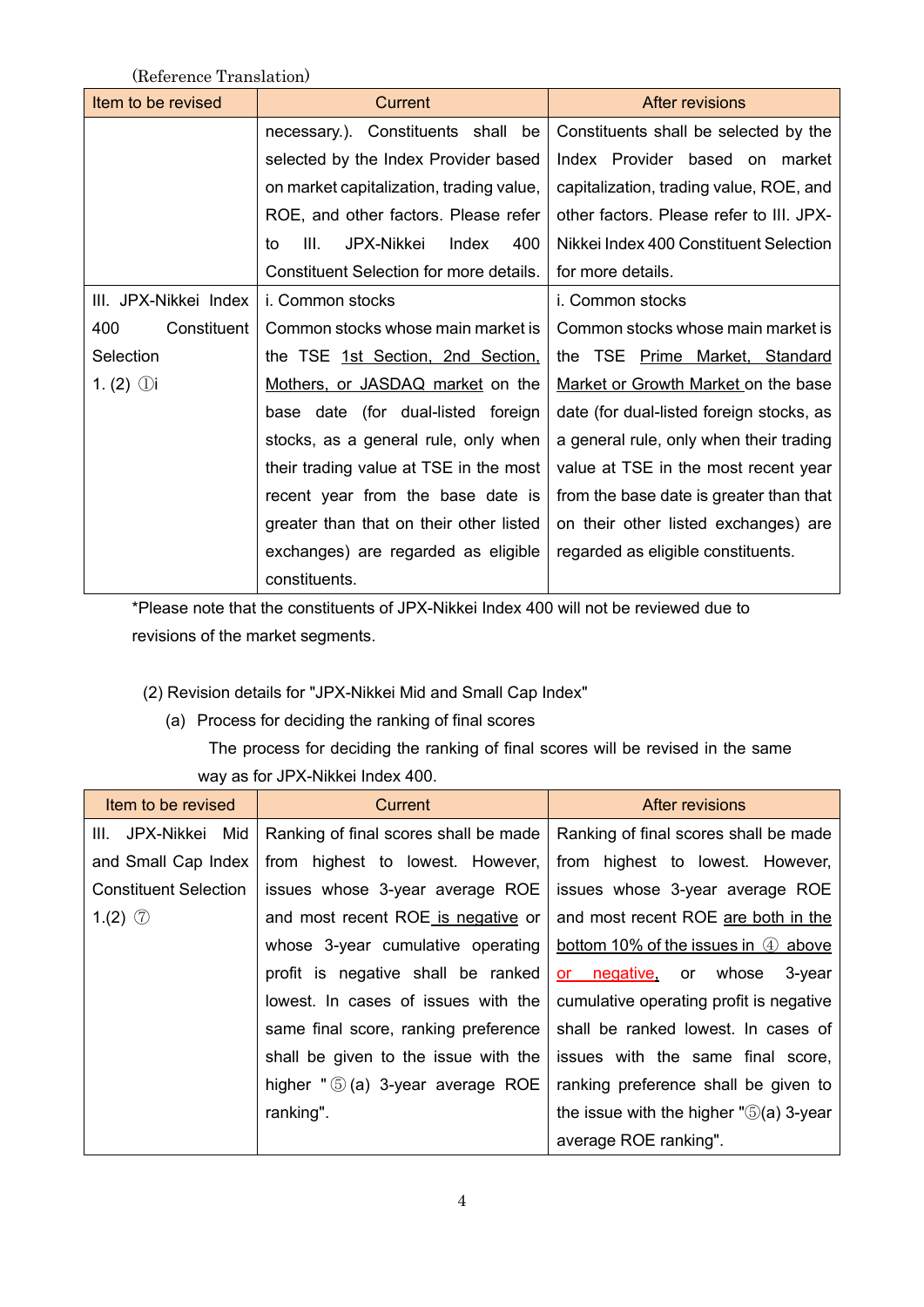(b) Revisions of the selection procedure for additional issues in the periodic review The selection procedure for additional issues in the periodic review will be revised in the same way as for JPX-Nikkei Index 400.

| Item to be revised             | Current                                            | After revisions                        |
|--------------------------------|----------------------------------------------------|----------------------------------------|
| Mid<br>Ш.<br>JPX-Nikkei        | If the number of selected issues falls             | If the number of selected issues falls |
| and Small Cap Index            | below 200 in the preceding paragraph               | below 200 in the preceding paragraph   |
| <b>Constituent Selection</b>   | ii., then the non-selected top ranking             | ii., then the non-selected top ranking |
| $1.(2)$ $\circled{8}$ (b) iii. | 200 issues according to the rankings               | 200 issues in $(7)$ shall be selected  |
|                                | in $\circled{7}$ above shall be selected until the | according to the rankings of 3-year    |
|                                | number of constituents reaches 200.                | average ROE until the number of        |
|                                |                                                    | constituents reaches 200.              |

(c) Matters used for determining qualitative scores

"Appointment of independent outside directors", which is an item used for determining qualitative scores, will be revised in the same way as for JPX-Nikkei Index 400.

| Item to be revised           | Current                                   | <b>After revisions</b>                                        |
|------------------------------|-------------------------------------------|---------------------------------------------------------------|
| JPX-Nikkei<br>Mid<br>III.    | Item:                                     | Item:                                                         |
| and Small Cap Index          | Appointment of independent outside        | Appointment of independent outside                            |
| <b>Constituent Selection</b> | directors                                 | directors and female corporate officers                       |
| 1.(2) $\circledcirc$         | Criteria:                                 | Criteria:                                                     |
|                              | Out of the total number of directors, at  | Out of the total<br>number<br>of                              |
|                              | least one-third or a minimum of three     | directors, a majority are appointed                           |
|                              | directors are appointed as                | as independent outside directors.                             |
|                              | independent outside directors. If one-    | Out of the corporate officers, at<br>$\overline{\phantom{a}}$ |
|                              | third of the total number of directors is | least one female corporate officer                            |
|                              | <u>less than two, at least two</u>        | is appointed based on information                             |
|                              | independent outside directors are         | in "members of the board and                                  |
|                              | appointed.                                | executive officers" of the securities                         |
|                              |                                           | <u>report.</u>                                                |
|                              | <b>Reference Material:</b>                |                                                               |
|                              | <b>Corporate Governance Report</b>        | <b>Reference Material:</b>                                    |
|                              |                                           | Corporate Governance Report and                               |
|                              |                                           | <b>Securities Report</b>                                      |

(d) Data used for calculating qualitative scores

Data pertaining to matters for calculating qualitative scores will be revised in the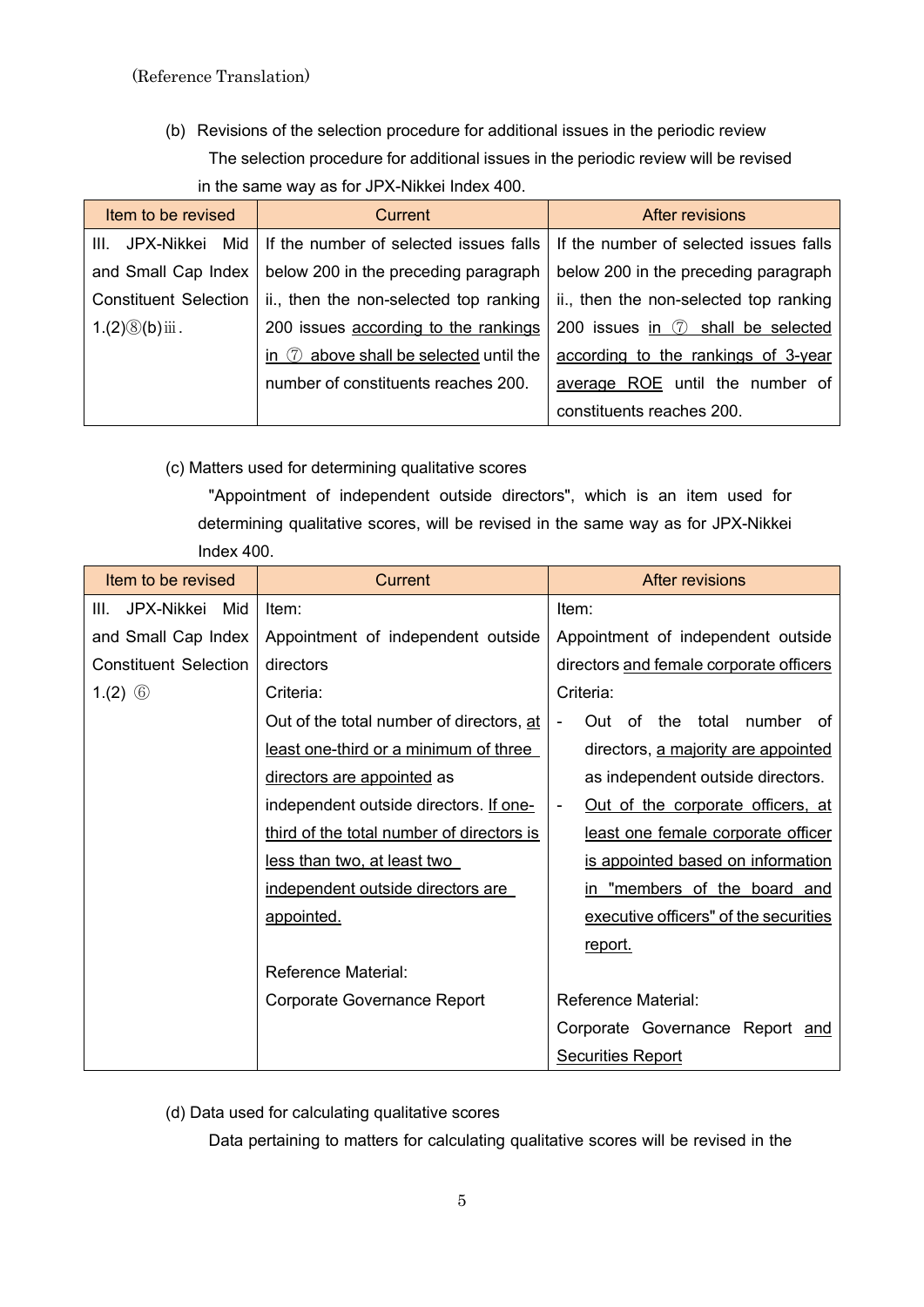### same way as for JPX-Nikkei Index 400.

| Item to be revised           | Current         | After revisions                            |
|------------------------------|-----------------|--------------------------------------------|
| III. JPX-Nikkei Mid          | - Newly created | "Securities Report"<br>(3)                 |
| and Small Cap Index          |                 | For appointment status of female           |
| <b>Constituent Selection</b> |                 | officers, information<br>corporate<br>-in  |
| 4.(2) $\circled{3}$          |                 | "members of the board and executive        |
|                              |                 | officers" of the securities report will be |
|                              |                 | used.                                      |

# (e) Eligible constituents

In response to revisions of the market segments, eligible constituents will be revised in the same way as for JPX-Nikkei Index 400, as shown below:

| Item to be revised        | <b>Current</b>                           | <b>After revisions</b>                   |
|---------------------------|------------------------------------------|------------------------------------------|
| I. Outline of the Index   | JPX-Nikkei Mid Small is composed of      | JPX-Nikkei Mid Small is composed of      |
|                           | common stocks whose main market          | common stocks whose main market          |
|                           | is the TSE 1st Section, 2nd Section,     | is the TSE Prime Market, Standard        |
|                           | Mothers, or JASDAQ market (In            | Market or Growth Market (In addition,    |
|                           | addition, the Index Provider may         | the Index Provider may include           |
|                           | include equivalent issues whose          | equivalent issues whose inclusion it     |
|                           | inclusion it deemed is particularly      | deemed is particularly necessary.).      |
|                           | necessary.).                             | Constituents shall be selected by the    |
|                           | Constituents shall be selected by the    | Index Provider based on market           |
|                           | Index Provider based on market           | capitalization, trading value, ROE and   |
|                           | capitalization, trading value, ROE and   | other factors. Please refer to III. JPX- |
|                           | other factors. Please refer to III. JPX- | Nikkei Mid Small Constituent             |
|                           | Nikkei Mid Small Constituent             | Selection for more details.              |
|                           | Selection for more details.              |                                          |
| JPX-Nikkei<br>III.<br>Mid | i. Common stocks                         | i. Common stocks                         |
| Small<br>Cap<br>and       | Common stocks whose main market          | Common stocks whose main market is       |
| Constituent<br>Index      | is the TSE 1st Section, 2nd Section,     | the TSE Prime Market, Standard           |
| Selection                 | Mothers, or JASDAQ market on the         | Market or Growth Market on the base      |
| 1.(2)                     | base date (for dual-listed foreign       | date (for dual-listed foreign stocks, as |
|                           | stocks, as a general rule, only when     | a general rule, only when their trading  |
|                           | their trading value at TSE in the most   | value at TSE in the most recent year     |
|                           | recent year from the base date is        | from the base date is greater than that  |
|                           | greater than that on their other listed  | on their other listed exchanges) are     |
|                           | exchanges) are regarded as eligible      | regarded as eligible constituents.       |
|                           | constituents.                            |                                          |